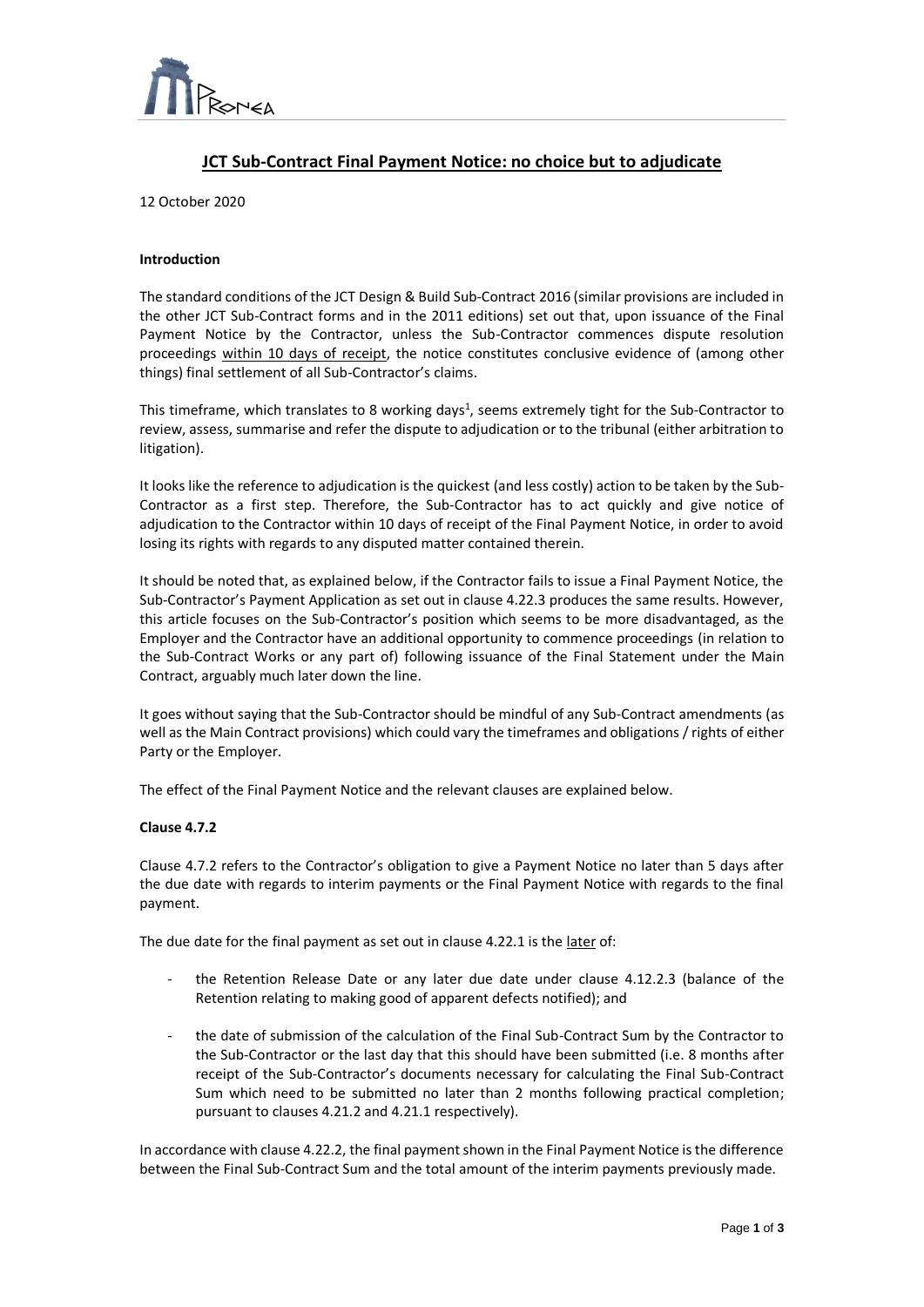

# **Clause 4.22.3**

This clause allows the Sub-Contractor to make a Payment Application for the final payment no later than 4 days before the due date as set out above or in the event that the Contractor fails to issue the Final Payment Notice, at any time after the 5 day period stated in clause 4.7.2 (provided that the Sub-Contractor has not made any application for the final payment previously).

 $\overline{a}$ 

# **Effect of Final Payment Notice**

Clause 1.8.1 states that the Final Payment Notice (which is issued by the Contractor in accordance with clause **4.7.2** or is construed as reference to the Sub-Contractor's application under clause **4.22.3** if the former fails to issue it) shall become conclusive evidence in any future proceedings that:

- the quality of materials or goods and the standards of workmanship as expressly set out in the Sub-Contract (or as instructed by the Employer under the Main Contract) are to the reasonable satisfaction of the Employer (but not any other items);
- the Final Sub-Contract Sum has been calculated, taking into account all amounts required by the Sub-Contract (save for accidental inclusion or exclusion of work or arithmetical error); and
- all due extensions of time have been given and the reimbursement of direct loss and/or expense (including loss and/or expense due to the Contractor by the Sub-Contractor) included is in full and final settlement of all claims between the Contractor and the Sub-Contractor.

In accordance with sub-clause 1.8.2, the above effect shall be suspended until conclusion of any proceedings in relation to any disputed matter in the notice, as long as these proceedings are commenced (by either the Contractor or the Sub-Contractor) within 10 days after the date of receipt of the Final Payment Notice.

The clause also provides that if the Employer commences proceedings under the Main Contract (within 28 days of the Main Contract's Final Statement) these also suspend the effects of the Final Payment Notice, provided that the Sub-Contractor is part to those proceedings or is notified of them within 14 days of commencement; that leaves a further window for the Contractor (28 days from commencement of the Employer's proceedings) to commence proceedings with regards to a matter included in the Final Payment Notice.

Clause 1.8.3 states that if the proceedings consist of a reference to adjudication, the suspension extends to the conclusion of any subsequent legal or arbitration proceedings which commence within 28 days of the adjudicator's decision but not otherwise. Finally, clause 1.8.4 provides that if the Final Payment Notice is not issued by the Contractor in accordance with clause **4.7.2**, the Sub-Contractor's Payment Application in accordance with clause **4.22.3** shall have the same effects.

# **Conduct up to the issuance of the Final Payment Notice**

Normally, any differences in the account would be already known (and discussed) long before the issuance of the Sub-Contract Final Payment Notice; as explained, the notice would have to be issued up to 5 days after the later of the final retention release due date and the formal submission of the Final Sub-Contract Sum calculation by the Contractor (8 months from practical completion).

It would therefore be reasonable to assume that the Contractor and the Sub-Contractor would have already been through contractual exchanges regarding outstanding EOTs, claims etc. thus any disputed matters in the Final Payment Notice would be no surprise to either.

Ideally, the Contractor would have sent a draft of the "final account" to the Sub-Contractor and the Parties will have the opportunity to discuss the account before the formal issuance of the Final Payment